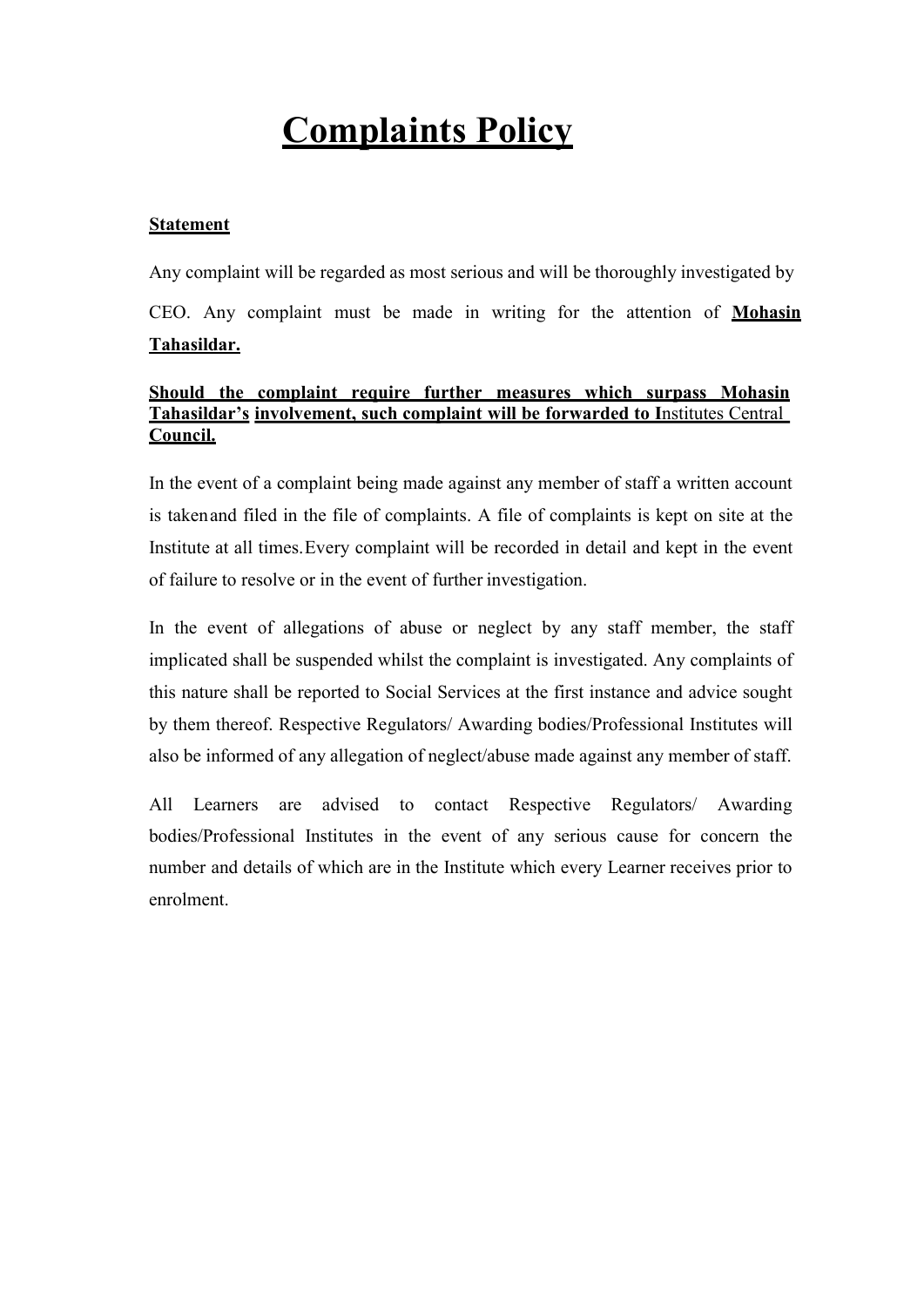## Complaint Handling & Process

- a) All Complaint handling will be given a timescale, and this is set out in our complaints process. Once a complaint is received it is dealt with immediately. However, our complaints process outlines the timescales that we adhere to.
- b) Initially, all complaints will be dealt with informally. However, if there is no satisfactory conclusion, a formal process will take place whereby Institute will want in writing details of the complaint from the Learner.
- c) Learners will be allowed to attend and accompanied by a suitable and responsible person to a panel hearing if they wish. Notice of at least 48 hours must be given to the Learner & suitable/responsible person is going to be (If any).
- d) Institute will endeavor to respond back within 7 days. However, if there is still no satisfactory conclusion to the complaint an independent panel will be commissioned by the CEO to investigate the matter. The independent panel will be made up 3 people from Institute Central Council. The appointment of the panel will be commissioned by the CEO. At least 1 member of the panel will be independent of the management and running of the Institute. The responsibility of the panel will be to establish findings and make recommendations.
- e) All written records will be kept of all complaints and their outcomes in all circumstances. All records and statements will be kept in confidence and available to be shown to Respective Regulators/ Awarding Bodies/ Professional Institutes as and when required. The Complainant, CEO and where relevant the person complained about are given a copy of the findings and recommendations. The procedure provides for written records to be kept confidential indicating whether they were resolved at the primary stage or whether they proceeded to a panel hearing.

#### COMPLAINTS PROCESS SUMMARY

- Learner shall file detailed complaint in writing or send it by Email or by form given on the website
- Institute CEO shall respond back in 7 days to resolve the issue
- If not resolved.. learner can write to CEO to setup panel hearing by Imstitute Central Council
- Panel shall hear the matter and give its recommendations
- institutes with records of complaints filed earlier If not satisfied learner can escalate the matter to respective regulator/ awarding bodies/ professional